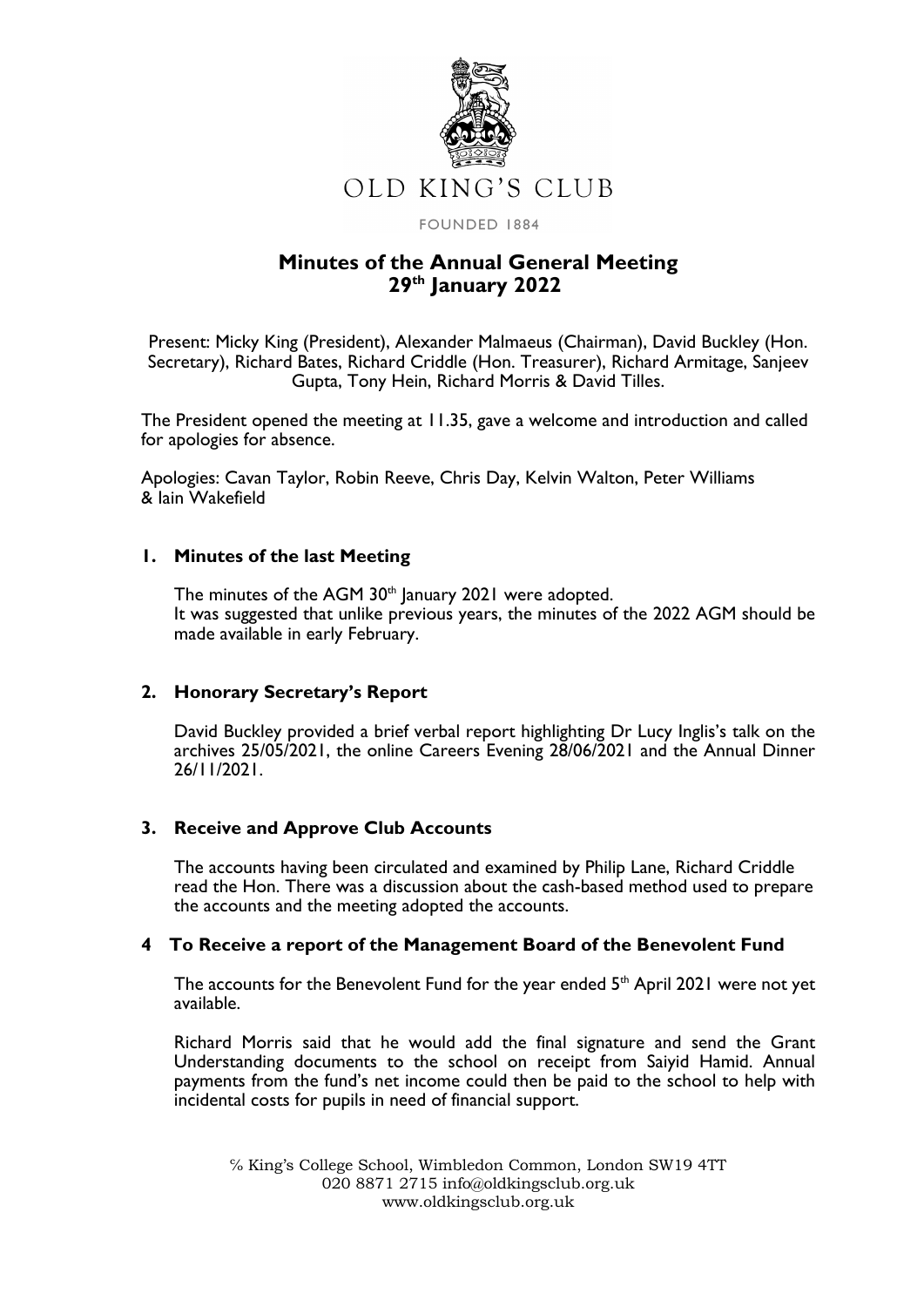# **5 To elect Trustees of the Benevolent Fund**

Gervase King and Chris Barron were elected as Trustees of the Benevolent Fund. Once appointed, there will be six Trustees, including Richard Morris (chairman), Saiyid Hamid (treasurer), Tony Hein and Cavan Taylor.

The Management Board of the fund are the above Trustees plus Richard Armitage (elected), the Hon. Treasurer of the Old King's Club (ex-officio) and the Head of King's College School (ex-officio).

### **6. Election of the Officers, Committee Members and Honorary Members.**

5.1 The President handed over to the Chairman for the first part of this item which was to elect the President of the Club.

Micky King was proposed for re-election

Proposed: Alexander Malmaeus Seconded: Richard Criddle Approved: Yes

This was approved unanimously and the Chairman thanked Micky King.

The Chairman returned the control of the meeting to the President.

6.2 David Buckley was proposed for re-election as Honorary Secretary.

Proposed: Alexander Malmaeus Seconded: Richard Bates Approved: Yes

David Buckley was re-elected Honorary Secretary with one negative vote and one abstention.

6.3 Richard Criddle was proposed as Honorary Treasurer

Proposed: Sanjeev Gupta Seconded: Tony Hein Approved: Yes

The vote was unanimous in favour of Richard Criddle's re-election.

6.3 The following committee members' 3-year terms having expired, were all willing to stand for re-election: Chris Barron, Richard Bates, Richard Criddle, Christopher Day, Mark Francis, Micky King & Alexander Malmaeus.

Proposed: Sanjeev Gupta Seconded: Tony Hein Approved: Yes

The candidates were unanimously re-elected.

- 6.3 No Honorary Members had been proposed for election.
- 6.4. It was noted that the Trustees of the Old' King's Clubhouse were Richard Armitage, Tony Hein and Stephen Tester.
- 6.5 Gervase King was proposed as accounts examiner and the meeting approved his election.